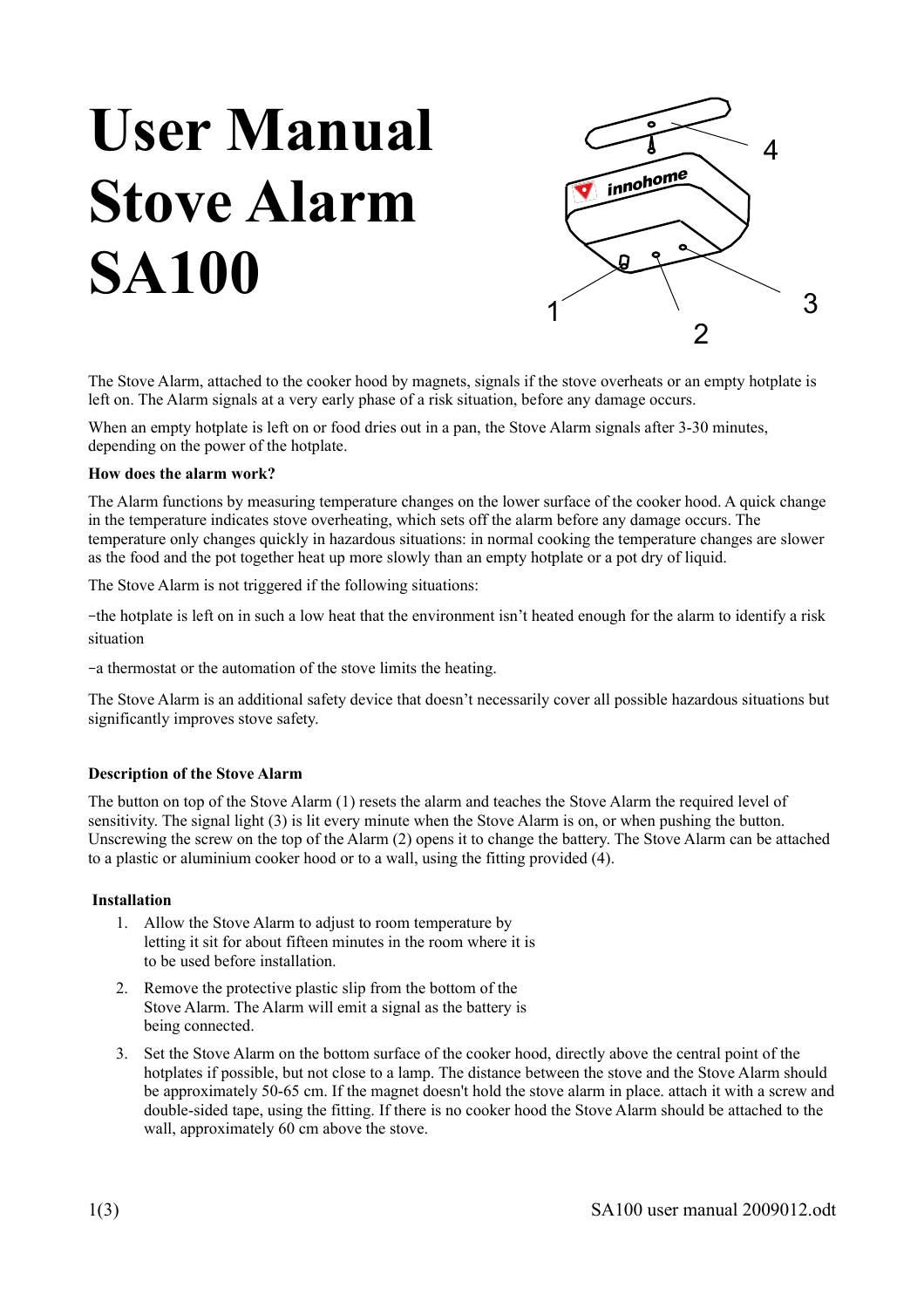4. To test the Stove Alarm, turn the smallest empty hotplate to its maximum heat, and wait until the alarm sounds. Normally this will happen after 3-10 minutes, depending on the stove. Reset the alarm by pushing the button on the Stove Alarm (1) twice. When starting to use the Stove Alarm, it may give a couple of false alarms before it has set itself to the correct sensitivity level. Push the button (1) once while the false alarm is being sounded; this causes the alarm to set its sensitivity to a more suitable level.

### **Setting the sensitivity level**

The sensitivity level reflects the magnitude of heat changes which may lead to a hazardous situation and therefore will cause the Stove Alarm to react. This will vary depending on the stove.

The sensitivity level is factory set to suit the majority of stoves (given a distance between the Stove Alarm and the stove of about 50-65 cm), and in most cases there is no need for readjustment.

The sensitivity level can be adjusted if needed, from 1 to 15 (factory setting 5), where 1 represents the most sensitive and 15 the least sensitive level.

To increase the Alarm's sensitivity by one level, it is adjusted from level five (5) to level four (4), for instance. The sensitivity is adjusted by pressing the button (1) twice, first for 5 seconds and then until the Stove Alarm gives out a short signal. Now press the button (1) as many times as is the level you wish to set it to: for level four (4), for example, press the button four times. The factory setting of the Stove Alarm is level five (5).

When the Stove Alarm's location is changed, the factory settings should be restored so that the Alarm can adjust itself to the new conditions. This is done by pressing the button (1) twice, first for about 5 seconds and then until the Alarm gives out a short signal. After hearing the signal, press the button (1) briefly 5 times. After a short while the Stove Alarm will give out five short signals, followed by another set of five short signals. This indicates that the Alarm's factory settings have been restored.

The sensitivity level is also set automatically, during false alarms. If the Stove Alarm starts to signal in a normal, non-hazardous situation, **reset the alarm by pressing the button (1) ONCE**, until the signal stops. The Stove Alarm will then automatically adjust its sensitivity level.

If the Stove Alarm does not give an alarm when testing, the sensitivity level may need to be adjusted.

### **Resetting the alarm**

In a hazardous situation **the alarm is reset by pressing the button (1) calmly TWICE**, the second time as long as it takes for the alarm signal to stop**.** After resetting the alarm in this way, no further alarms will sound for the next 30 minutes. The alarm is also reset automatically when the temperature starts to fall.

When initially using the Stove Alarm it may need to be taught the correct temperatures at which to react for a particular stove. If the Stove Alarm emits a false alarm, **reset the alarm by pressing the button (1) ONCE**, until the signal stops. The Stove Alarm will then automatically adjust its sensitivity level.

A weak battery causes the Stove Alarm to emit a signal every minute. The battery alarm can be reset by pushing the button (1). The Stove Alarm will restart the battery alarm after 12 hours if the battery has not been replaced.

### **Monthly Testing**

It is very important to test the Alarm at least once a month by pressing the button (1) once. Clean the Stove Alarm and change the batteries according to the instructions.

The Stove Alarm is cleaned by wiping it with a damp cloth, using household detergent and water. Only use a cloth that doesn't leave any fibres. To clean any dirt deposits from the Alarm, unscrew the screw (2) to remove the casing, remove the electronic parts, and wash the casing with household detergent and water. It is recommended to clean the alarm in this way when the battery is changed, or more frequently if required. Make sure all the parts are completely dry before reassembling the alarm.